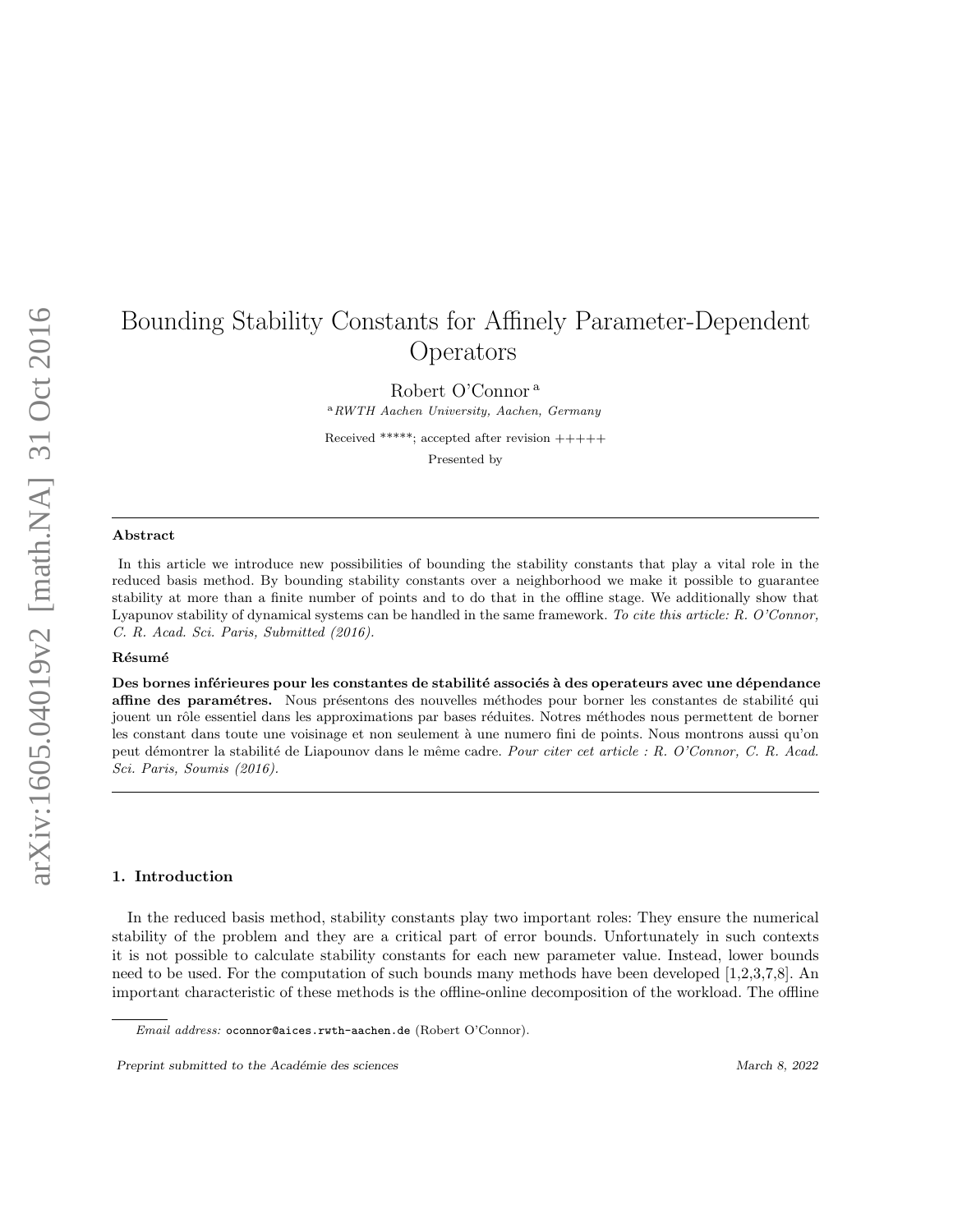stage, which is performed beforehand, is generally very expensive, but the online cost to approximate the stability constant for each new parameter value should be cheap.

Early efforts to bound stability constants [3,8] often made use of local information to bound the constants in small regions. By doing that in many small regions it is possible to bound the stability constants everywhere. Other methods made use of more global information to bound stability constants [1,2,7]. These methods require the solution of a linear programming problem for each new parameter point and are not suited for bounding stability constants at more than discrete points. One such method is the successive constraints method (SCM) [1,2]. SCM has proven to be very efficient when a posteriori error bounds are being calculated, but it is not sufficient when bounds are needed for the entire parameter domain. That can be the case in real-time applications [5], where stability and error tolerances need to be ensured beforehand: improving the model in real-time is not possible.

The main contribution of this article is to show how information can be used more efficiently on a local scale. Our methods can be combined with SCM to bound stability constants over the entire parameter domain in an efficient manner. The same methods can also be used to prove that a system is Lyapunov stable. Compared to normal SCM our method has two advantages: it can reduce the online computational cost of bounding stability constants and, more importantly, it allows us to bound stability constants everywhere in the parameter domain. The disadvantage is that the offline stage can be much more costly than that of SCM.

## 2. Problem Statement

Let  $\mathcal{D} \subset \mathbb{R}^p$  be a bounded parameter domain and let X and Y be Hilbert spaces. In practice the spaces will often be finite dimensional but the theory that we will present also holds for infinite-dimensional spaces. We consider a parameter-dependent bilinear operator  $a(\cdot, \cdot; \mu) : X \times Y \to \mathbb{R}$  for  $\mu \in \mathcal{D}$  with the following affine decomposition  $a(v, w; \mu) = \sum_{q=1}^{Q} \Theta_q(\mu) a_q(v, w)$ . The affine decomposition separates the operator into parameter-dependent functions  $\overline{\Theta_q}(\cdot): \mathcal{D} \to \mathbb{R}$  and parameter-independent bilinear forms  $a_q(\cdot, \cdot): X \times Y \to \mathbb{R}$ . The efficiency of reduced-basis methods is largely a result of such decompositions [6,8]. The bilinear operator can be associated with two different stability constants.

**Definition** 2.1 For a parameter-dependent bilinear operator  $a(\cdot, \cdot; \mu)$  we define the inf-sup constant  $\beta(\mu)$ , and if  $X = Y$ , we also define the coercivity constant  $\alpha(\mu)$ .

$$
\beta(\mu) := \inf_{w \in X} \sup_{v \in Y} \frac{a(w, v; \mu)}{\|w\|_X \|v\|_Y}, \qquad \alpha(\mu) := \inf_{v \in X} \frac{a(v, v; \mu)}{\|v\|_X^2}
$$
(1)

For a given parameter value  $\mu$  we will say that an operator is inf-sup stable (resp. coercive) if  $\beta(\mu) > 0$  $(\alpha(\mu) > 0).$ 

In this article we consider the problem of finding lower bounds that are valid over the entire parameter domain. In particular, we will consider two types of problems that have received little attention in this context: (i) proving stability and (ii) computing sharp lower bounds for the stability constants. Whenever inf-sup constants are needed, they can be reformulated using Riesz representations. The resulting problems can then be handled in much the same way as problems involving coercivity constants [2]. We can thus restrict our discussion to coercivity constants and assume that  $X = Y$ .

We present the first method that is well adapted to the simpler problem of proving stability. For the more complicated problem of estimating stability constants, earlier methods [3,8] exist, but we present a significantly more efficient one. In the next section we will review a result from Veroy [7] and show how it can be used to locally bound coercivity constants in a more accurate manner.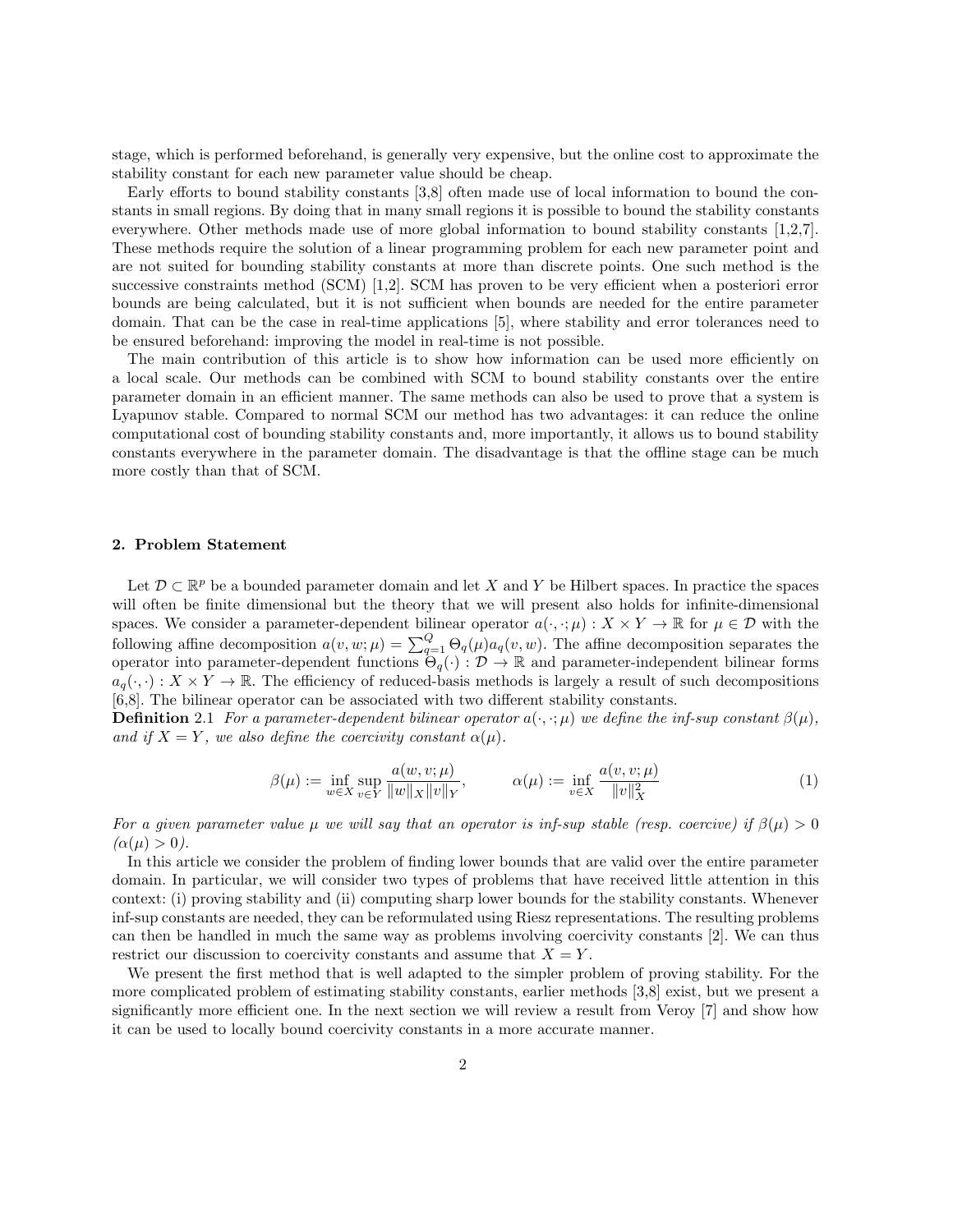## 3. Simplified Parameter Dependence

In order to better take advantage of the affine nature of the operator  $a(\cdot, \cdot; \mu)$  we will define a simpler bilinear operator  $a_{\Theta}(v, w; \Theta(\mu)) := a(v, w; \mu)$  for all  $v, w \in X$  and  $\mu \in \mathcal{D}$ . Here  $\Theta(\cdot) : \mathcal{D} \to \mathbb{R}^{\overline{Q}}$  is defined such that  $\Theta(\mu) := [\Theta_1(\mu), \Theta_2(\mu), \dots, \Theta_Q(\mu)]^T$ . With the operator  $a_{\Theta}(\cdot, \cdot; \psi)$  we will associate the following affine decomposition and coercivity constant

$$
a_{\Theta}(v, w; \psi) = \sum_{q=1}^{Q} \psi_q a_q(v, w), \qquad \alpha_{\Theta}(\psi) := \inf_{v \in X} \frac{a_{\Theta}(v, v; \psi)}{\|v\|_X^2}
$$
(2)

for any  $\psi = [\psi_1, \ldots, \psi_Q]^T \in \mathbb{R}^Q$ . The following result, which shows the concavity of  $\alpha_{\Theta}(\mu)$ , was also proved by Veroy [7] but we provide a much simpler proof.

**Theorem 3.1** Let  $a_{\Theta}(\cdot, \cdot; \psi)$  be an operator with an affine parameter dependence of the form given in (2). The coercivity constant  $\alpha_{\Theta}(\psi)$  associated with  $a_{\Theta}(\cdot, \cdot; \psi)$  is a concave function of  $\psi \in \mathbb{R}^Q$ .

**Proof:** We begin by defining the set  $\mathcal{Y} := \{y \in \mathbb{R}^Q | y_q = a_q(v, v) / ||v||_X^2, \forall 1 \le q \le Q \text{ and some }$  $v \in X$ , where  $y_q$  is the  $q^{\text{th}}$  element of  $y \in \mathbb{R}^Q$ . We can then write the coercivity constant  $\alpha_{\Theta}(\psi)$  as the solution to the minimization problem  $\alpha_{\Theta}(\psi) = \inf \{ \psi^{T} y | y \in \mathcal{Y} \}$  [2]. For any  $\eta, \rho \in \mathbb{R}^Q$  and  $\tau \in [0, 1]$ it holds that  $\alpha_{\Theta}(\tau \eta + (1 - \tau)\rho) = \inf_{y \in \mathcal{Y}} (\tau \eta + (1 - \tau)\rho)^T y \ge \tau (\inf_{y \in \mathcal{Y}} \eta^T y) + (1 - \tau) (\inf_{y \in \mathcal{Y}} \rho^T y) =$  $\tau\alpha_{\Theta}(\eta) + (1 - \tau)\alpha_{\Theta}(\rho)$ , which is the definition of concavity for  $\alpha_{\Theta}(\psi)$ .  $\Box$ 

If we are interested in proving the stability of the operator  $a_{\Theta}(\cdot, \cdot; \psi)$  over a given set of parameters, we can use the following corollary of theorem 3.1.

**Corollary 3.2** Assume that  $a_{\Theta}(\cdot, \cdot; \psi)$  is an operator of the form given in (2). For any set  $\Psi$  of points in  $\mathbb{R}^Q$  it holds that  $\min{\alpha_{\Theta}(\psi)|\psi \in \text{Conv}(\Psi)} = \min{\alpha_{\Theta}(\eta)|\eta \in \Psi}$ , where  $\text{Conv}(\Psi)$  denotes the convex hull of Ψ.

Sharper bounds can be built using interpolation on simplexes.

**Corollary 3.3** Let  $\Psi = \{\eta^i | 1 \leq i \leq m \leq Q+1\} \subset \mathbb{R}^Q$  be a set of m points such that the dimension of  $Conv(\Psi)$  is exactly  $m-1$ . For all  $\psi \in Conv(\Psi)$ , unique interpolation coefficients  $c_i(\psi) \in [0,1]$  are defined such that  $\psi = \sum_{q=1}^m c_q(\psi) \eta^q$  and  $1 = \sum_{q=1}^m c_q(\psi)$ . It then holds that  $\alpha_{\Theta}(\psi) \geq \sum_{q=1}^m c_q(\psi) \alpha_{\Theta}(\eta^q)$  for all  $\psi \in Conv(\Psi)$ .

Given the set of points  $\Psi$  from corollary 3.3 it is also possible to extrapolate the values of  $\alpha_{\Theta}(\psi)$ . This can be done to derive upper bounds for  $\alpha_{\Theta}(\psi)$  over certain parts of  $\mathbb{R}^Q$ . Deriving upper bounds in this way is convenient because it requires only the information that is already needed for the lower bounds.

In some situations  $\alpha_{\Theta}(\psi)$  is affine over a one-dimensional interval. Understanding such situations can be useful in constructing and understanding bounds. In particular, this phenomenon explains some of our numerical results.

**Theorem 3.4** Assume that  $||v||_X^2 = a_{\Theta}(v, v; \bar{\psi})$  for some  $\bar{\psi} \in \mathbb{R}^Q$  and that  $a_{\Theta}(\cdot, \cdot; \psi)$  has the form given in (2), then  $\alpha_{\Theta}(\bar{\psi}+\tau\rho)=1+\tau\alpha_{\Theta}(\rho)$  for all  $\tau>0$  and  $\rho\in\mathbb{R}^Q$ .

**Proof:** The proof is straight forward using the definition of  $\alpha_{\Theta}(\cdot)$  and the linearity of  $a_{\Theta}(\cdot, \cdot; \psi)$  in  $\psi$ .

# 4. Bounding Coercivity Constants

Noting that  $\alpha(\mu) = \alpha_{\Theta}(\Theta(\mu))$  for all  $\mu \in \mathcal{D}$  we can use the results from the last section to derive bounds for  $\alpha(\mu)$ . Let us consider a small example of our method.

Example 1 Let  $\mathcal{D} = [0,1]$ , and consider the operators  $a(v,w) := a_0(v,w) + \mu a_1(v,w) + \mu^2 a_2(v,w)$  and  $a_{\Theta}(v, w; \psi) := \psi_0 a_0(v, w) + \psi_1 a_1(v, w) + \psi_2 a_2(v, w)$ . We define the points  $\eta^1 = [1, 0, 0]^T$ ,  $\eta^2 = [1, 1, 0]^T$ , and  $\eta^3 = [1, 1, 1]^T$  and the set  $\Psi = {\eta^1, \eta^2, \eta^3}$  such that  $\Theta(\mathcal{D}) = { [1, \mu, \mu^2]^T | 0 \leq \mu \leq 1 } \subset \text{Conv}(\Psi)$ .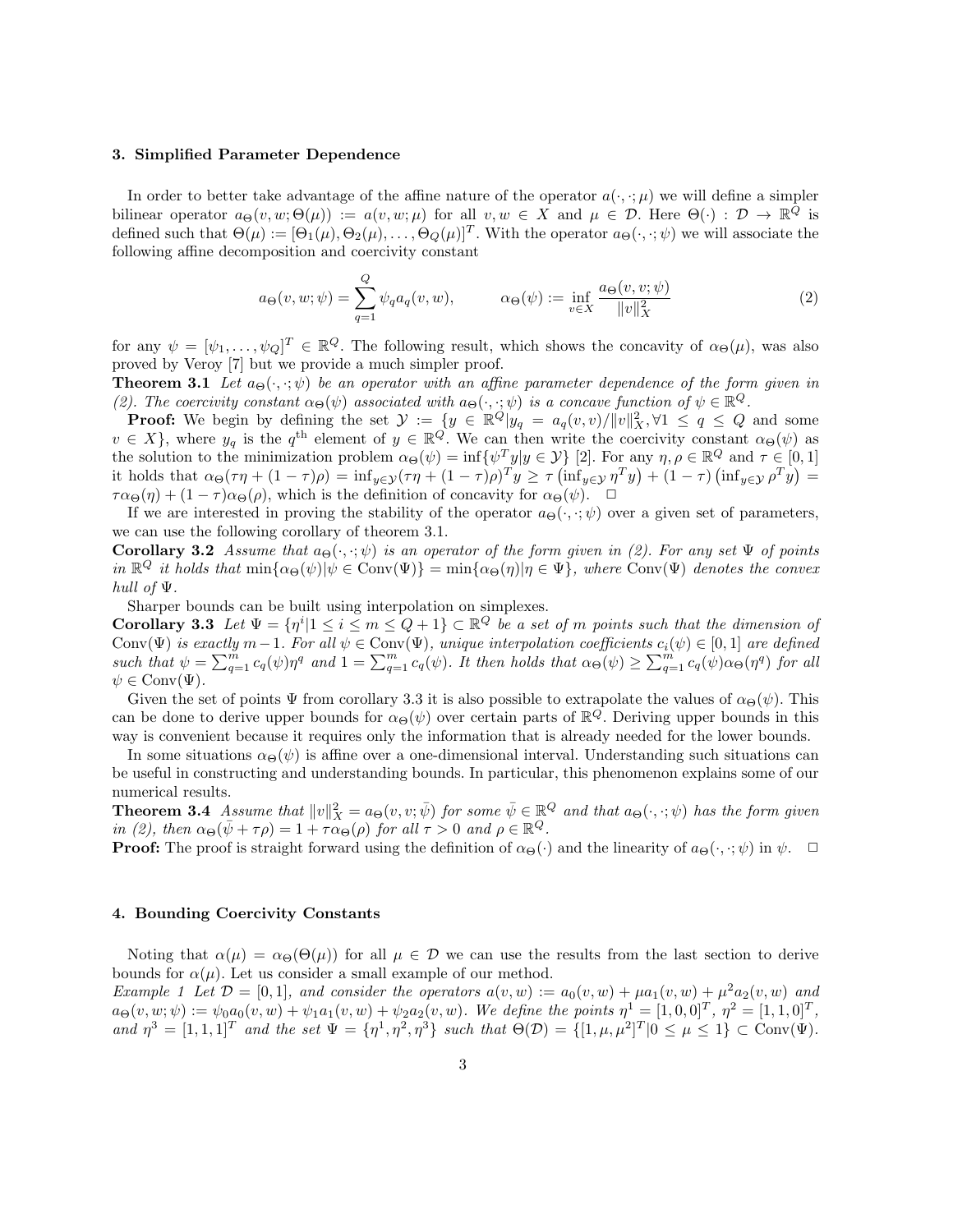From corollary 3.3 we know that  $\alpha_{\Theta}(\psi) \geq (1 - \psi_1)\alpha_{\Theta}(\eta^1) + (\psi_1 - \psi_2)\alpha_{\Theta}(\eta^2) + \psi_2\alpha_{\Theta}(\eta^3)$  for all  $\psi \in$ Conv( $\Psi$ ). The equivalent result in  $\mathcal D$  is given by  $\alpha(\mu) \geq (1 - \mu)\alpha_{\Theta}(\eta^1) + (\mu - \mu^2)\alpha_{\Theta}(\eta^2) + \mu^2\alpha_{\Theta}(\eta^3)$ .

Earlier methods to locally bound stability constants build concave lower bounds for  $\alpha(\mu)$  [3,8]. Unfortunately, those bounds can be quite pessimistic. Taking advantage of the natural concavity of the operator in  $\mathbb{R}^{\dot{Q}}$ , as we propose, should produce sharper bounds and make our algorithms more efficient. We will now show how these ideas can be used with larger parameter domains.

## 4.1. Ensuring Stability

We begin with the problem of ensuring the coercivity of  $a(\cdot, \cdot; \mu)$  for all  $\mu \in \mathcal{D}$ . Due to the concave nature of  $\alpha_{\Theta}(\psi)$  it suffices to prove coercivity for all  $\psi \in \Gamma$ , where  $\Gamma$  denotes the boundary of  $\Theta(\mathcal{D})$ . We start by choosing a finite set of points  $\Psi \subset \mathbb{R}^Q$  such that  $\Theta(\mathcal{D}) \subset \text{Conv}(\Psi)$  and calculating  $\alpha_{\Theta}(\eta)$  for all  $\eta \in \Psi$ . Corollary 3.2 tells us that we are done if  $\alpha_{\Theta}(\psi) > 0$  for all  $\psi \in \Psi$ . If that is not the case, we can make use of the more powerful corollary 3.3. We construct a set of non-overlapping simplexes that cover Γ and have vertices in Ψ. We can then interpolate bounds onto Γ. The point  $\psi \in \Gamma$  where the bound is the smallest is then added to  $\Psi$  and we compute the coercivity constant there. The simplexes are then refined and the bounds improved. The process continues until either coercivity is proven for all  $\psi \in \Gamma$ , or a point  $\psi \in \Gamma$  is found such that  $\alpha_{\Theta}(\psi) \leq 0$ , which proves that the problem is not stable.

# 4.2. Calculating Sharp Lower Bounds

Another problem that we can handle is that of computing sharp lower bounds everywhere in  $D$ . To do that we cover  $\Theta(\mathcal{D}) \in \mathbb{R}^Q$  with a mesh of non-overlapping simplexes, calculate the value of  $\alpha_{\Theta}(\psi)$  at each vertex  $\psi$ , and build interpolated lower bounds using corollary 3.3.

This basic idea can be made more efficient in two ways: we build the simplex mesh adaptively and use SCM. Rather than working with a predetermined simplex mesh it will usually be more efficient to build the mesh adaptively. That reduces the number of vertices that are needed to achieve a certain tolerance. The idea of such an adaptive methods is to refine the mesh where the approximation error is too large. In this case we compute lower and upper bounds for the coercivity in a simplex and use the difference to measure the accuracy. Wherever the difference exceeds a certain tolerance we refine the mesh. To reduce the computational cost associated with each vertex we can use SCM to bound the stability constants at each vertex.

Veroy [7] made use of the same concavity but used it in a very different way. Her method uses overlapping simplexes, and the one that produces the best bound is found using a linear program. As is the case with SCM, the use of linear programming means that the method can only be used for discrete parameter values. In comparison our method, combined with SCM, produces much sharper bounds while allowing us to bound the constants everywhere.

The offline cost of our method will be significantly higher than that of using only SCM. In particular our method can become very expensive if p is not reasonably small. If in addition  $Q > p$ , as in example 1, our method also has the disadvantage that we are working in a space with higher dimensionality than the parameter domain D.

An advantage of our method is that it reduces the computational cost of the online stage. Computing a lower bound with SCM requires searching for parameter points from a predetermined list, constructing a linear programming problem and solving it. Using our method the online cost is just that of identifying the associated simplex and either interpolating (with corollary 3.3) or choosing the minimum value (with corollary 3.2). We note, however, that this method only affects the cost of evaluating the stability constant. In the context of the reduced basis method it is generally also necessary to compute the reduced solution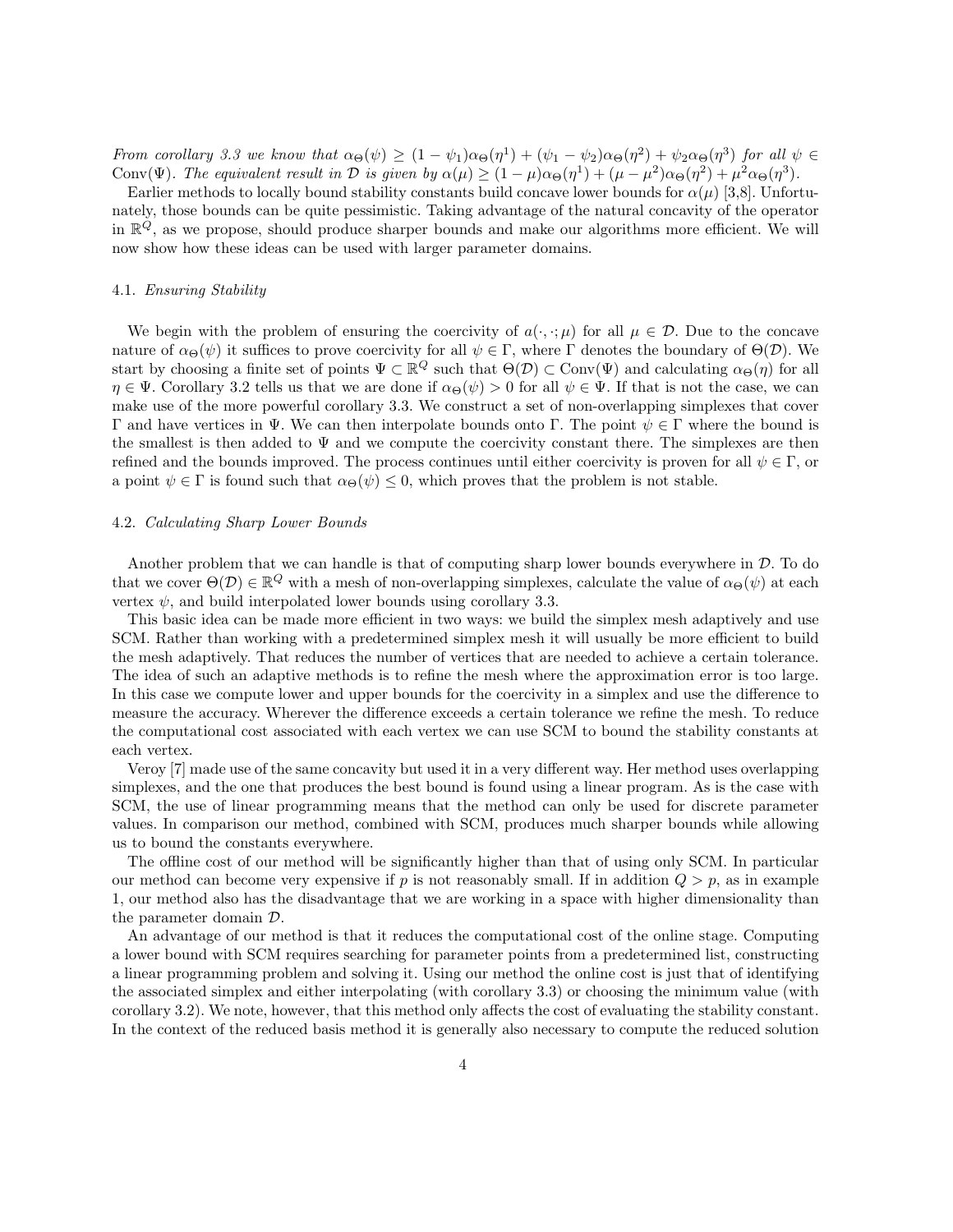and the residual in the online stage. Those computations may dominate the online computational cost. Avoiding those computations in the online stage requires the offline evaluation of error bounds. That is also necessary for real-time applications [5].

## 5. Lyapunov Stability

In previous sections and in the field of reduced-basis modeling, "stability" has meant numerical stability, but in the area of control, which is often cited as an application area, there is a great interest in stability in the sense of Lyapunov. In this section we review Lyapunov stability theory for linear systems and show how we can prove stability for parameter-dependent systems. Here we assume that  $X = Y$  is finite dimensional.

Let us consider a dynamical system of the form:

$$
\langle \dot{y}(t), v \rangle_V = -a(y(t), v; \mu), \quad \forall v \in X \text{ and } \forall t \ge 0.
$$
 (3)

Here  $\langle \cdot, \cdot \rangle_V$  denotes an inner product on X and will usually be associated with the mass matrix. The state of the system is given by  $y \in C^1([0,T];X)$  and its time derivative is denoted  $\dot{y}$ .

For a symmetric operator  $a(\cdot, \cdot; \mu)$  the value of  $\alpha(\mu)$  determines if the system is Lyapunov stable.

**Theorem 5.1** Let us assume that  $a(\cdot, \cdot; \mu)$  is a symmetric operator. The system (3) is Lyapunov stable for the parameter  $\mu$  iff  $\alpha(\mu) \geq 0$ . It is asymptotically stable if  $\alpha(\mu) > 0$ .

For nonsymmetric operators the situation is more complicated. It is very common to use eigenvalues to classify stable systems, but that is not practical in our context: there is no way of rigorously bounding the eigenvalues of nonsymmetric operators in an offline/online manner. Instead, we will make use of Lyapunov functions. The following theorem gives a classical result and a connection to a new coercivity constant.

**Theorem 5.2** For a fixed parameter  $\mu$  the system in (3) is stable in the sense of Lyapunov iff there exists a symmetric, coercive bilinear operator  $p(\cdot, \cdot)$  such that  $\phi(v, w; \mu) := p(T_{\mu}v, w) + p(v, T_{\mu}w)$  is also coercive. Here  $T_{\mu}$  is the supremizing operator defined by  $\langle T_{\mu}w, v\rangle_V = a(w, v; \mu)$  for all  $w, v \in X$ .

Remark 1 If the operator  $a(\cdot,\cdot;\mu)$  is coercive for a particular parameter  $\mu \in \mathcal{D}$ , we can choose  $p(v,w)$  $\langle v, w \rangle_V$ . We then get  $\phi(v, w; \mu) = \langle T_u v, w \rangle_V + \langle v, T_u w \rangle_V = a(v, w; \mu) + a(w, v; \mu)$ . Theorem 5.2 and the assumption that  $a(\cdot, \cdot; \mu)$  is coercive tell us that the system is Lyapunov stable.

We will consider a fixed  $p(\cdot, \cdot)$  and investigate the stability of the system for a range of parameter values. By showing that  $\phi(\cdot, \cdot; \mu)$  is coercive we can prove that (3) is Lyapunov stable. Although the operator  $p(\cdot, \cdot)$  is independent of  $\mu$ , the parameter dependence of  $a(\cdot, \cdot; \mu)$  will induce an affine parameter dependence in  $\phi(\cdot, \cdot; \mu)$ . That allows us to use the theory from previous sections to ensure stability. An effective method to construct the operator  $p(\cdot, \cdot)$  was introduced by O'Connor [4].

# 6. Numerical Example: Diffusion-Convection-Reaction Equation

We will consider a one-dimensional spatial domain  $\Omega = (0,1)$  and a spatial operator given by  $A(\mu) :=$  $-\Delta + \mu_1(x-0.5)\nabla + \mu_2I$  with a homogenous Dirichlet boundary at  $x=0$  and a homogenous Neumann boundary at  $x = 1$ . The operator  $a(\cdot, \cdot; \mu)$  will be a discretization of the operator  $A(\mu)$  written as a bilinear form. For the parameter domain we choose  $\mathcal{D} := [0,30] \times [-0.4, 2] \subset \mathbb{R}^2$ . We will consider an equidistant piecewise-linear finite-elements discretization of  $\Omega$  with 180 degrees of freedom. For the norm on the finite-element space X we choose  $||v||_X^2 = a(v, v; \bar{\mu})$ , with  $\bar{\mu} = [0, 0]^T$ .

The first scenario that we consider is  $\mu_2 = 0$ . For  $\mu_1 \geq 0$ ,  $\alpha(\mu)$  is affine in  $\mu_1$ , with  $\alpha([0,0]^T) = 1$  and  $\alpha([12.0908, 0]^T) = 0$ . We next define two symmetric bilinear operators  $p^1(\cdot, \cdot)$  and  $p^2(\cdot, \cdot)$  such that